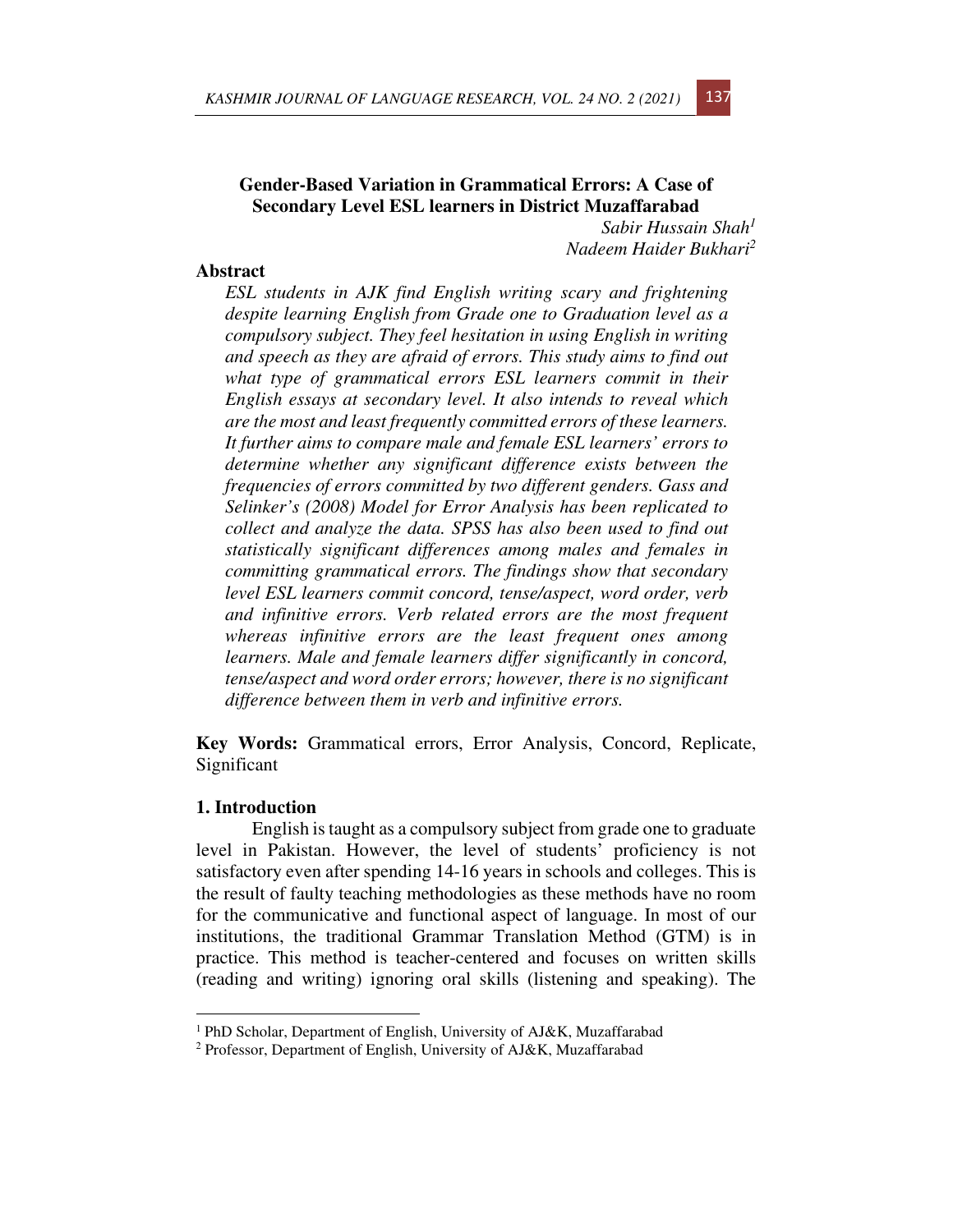teaching-learning process in these institutions does not focus on developing creativity among students. It merely encourages and promotes rote learning (Bilal et al, 2013; Butt & Rasool, 2012; Gulzar, 2009; Sarfaraz, 2011).

Paksitani students feel a lot of hesitation in using English as they consider it something scary. Errors are considered as an indication of failure in our education system. Butt and Rasool (2012) assert that committing errors brings embarrassment for our students as they are badly insulted by the teachers and fellow students. Several studies (Bilal et al, 2013; Bukhari & Hussain, 2011; Butt & Rasool, 2012; Gulzar, 2009; Sarfaraz, 2011) claim that writing skill is an important area of language learning in our context.

Azad Jammu and Kashmir (AJK) is not an exception to this situation. Like Pakistan, English is taught here as a compulsory subject from grade one onwards. The problem in writing prevails right from the beginning and is everywhere in the state of AJK. It is more common in Public sector institutions than in Private institutions of AJK. Public sector institutions lack resources like the sophisticated audio visual aids and other infrastructure as compared to the private institutions which attract more talented students due to the availability of these facilities and offering them scholarships and free education to earn good name for their institutions. English Language Teachers of public sector institutions face a lot of difficulties and challenges in this regard as the students quite often memorize vocabulary and grammar rules because of the examination system and existing methodology (Butt & Rasool, 2012). However, these students fail in utilizing this knowledge in their expression. Despite struggling hard to improve the writing skill of the students, a large number of students fail in mastering the rudiments of writing ( Fayyaz, 2017; Gillani, 2019; Kokab, 2020 and Sarfaraz ,2011) affirm that the majority of students in public sector institutions are unable to master the language skills; particularly, they are poor at speaking and writing even after graduation

# **2. Errors and Mistakes**

Errors in writing are very common as learners do not have access to any other modality to convey the intended information except the language itself as compared to speaking during which they can use intonation, gestures and body movements, etc. Moreover, there lies a danger on the part of the learners to focus on the errors rather than the most important goal: the communication (Norrish, 1983).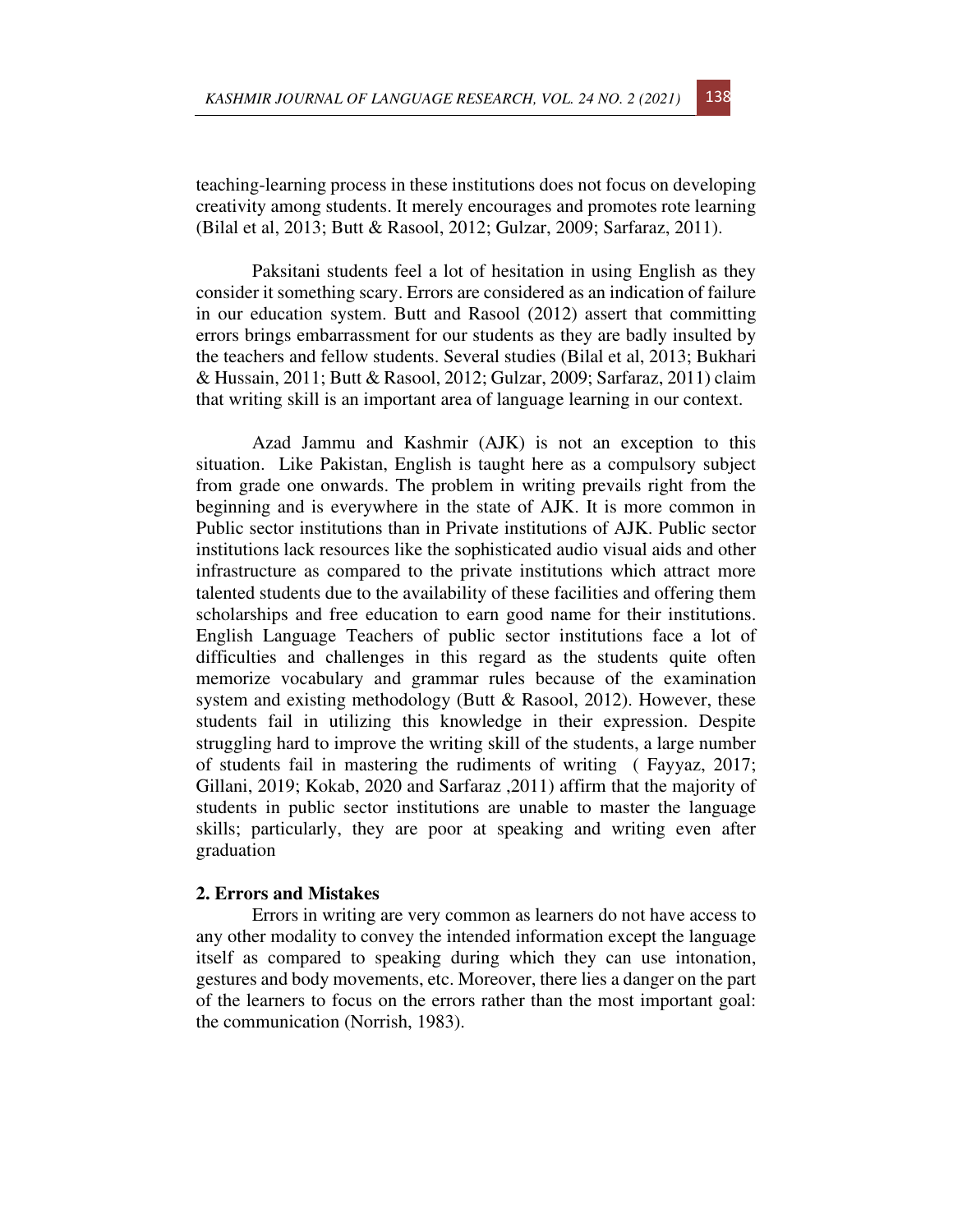Corder (1971) considers errors as the result of some failure of performance. Like Corder, Norrish (1983) affirms that an error is a deviation that occurs when a learner has not learnt something and consistently gets it wrong. James (1998) also identifies a language error as an unsuccessful bit of language.

Corder (1974) and James (1998), (as cited by Phoocharoensil, 2014, p.5), differentiate an error from a mistake. According to them, an error occurs systematically because of the fact that learners do not have the knowledge of that particular rule under use. Vahdatinejad (2008) states that errors cannot be corrected by the learners themselves. Sarfaraz (2011) argues that errors of a learner reflect a cognitive activity of a learner and exhibit the internalized process of language production. Mistakes, on the other hand, are less serious than errors. They may be the result of performance factors like loss of concentration, illness, exhaustion, drowsiness, carelessness, etc. Learners can self-correct their mistakes, but correcting the errors is beyond their ability of self-correction (Brown, 1980; Corder, 1974; James, 1998; Vahdatinejad, 2008).

## **2.1 Error Analysis**

Error Analysis (EA) is an important and influential theory in second language acquisition (SLA) research. According to Ellis & Barkhuizen (2005), it was proposed and promoted as a more effective approach to Contrastive Analysis (CA) in studying language acquisition. CA compared learners' first language (L1) and the target language (TL) for the sole purpose of finding out areas of difficulty. The differences between L1 and TL were considered to be the main causes of learner's errors. CA focused on accounting for the learners' errors. It also aimed at enabling teachers to identify the difficulties on which they have to focus. However, in reality many of the errors anticipated to occur by a CA did not occur and some unpredicted errors did occur. Hence, EA became popular for the successful investigation of L2 acquisition by the researchers

James (2001) states that EA is the investigation of what the people do not know. Corder (1967) claims that EA has two objects: theoretical and applied. The theoretical object is to understand what and how a learner learns when he studies a second language (L2). The applied object is to enable the learner to learn more efficiently by using the knowledge of his dialect for pedagogical purposes.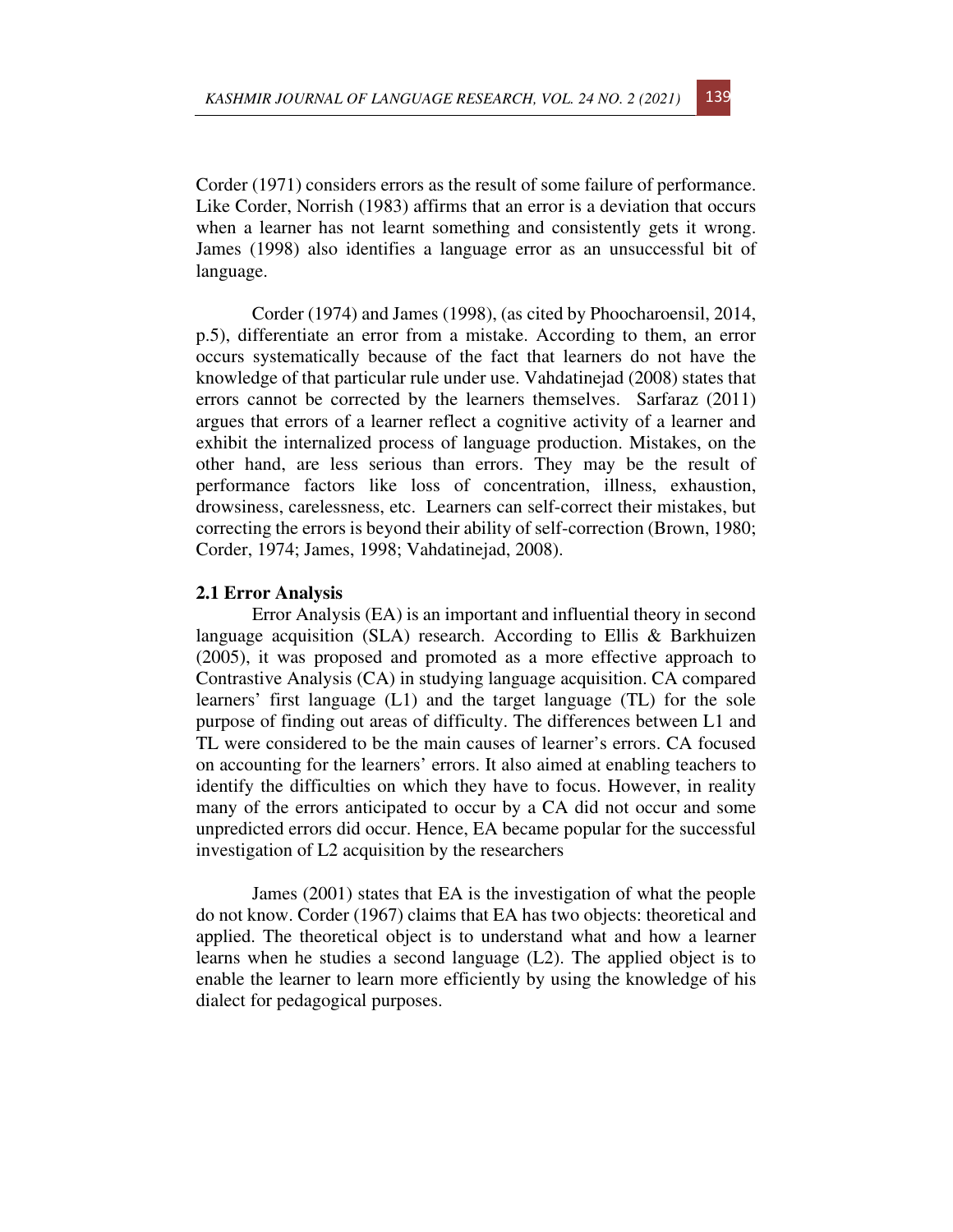There are five steps involved in EA according to Corder, 1974; James, 1998 and Ellis, 2008. The first step involves the collection of a sample of learner's language whether spoken or written. The next step is the identification of error. This is done by comparing the production of the learner with what speakers of English would use in the same context. A deviation from the native speaker's norm in the production of the learner indicates an error. The third step involves in the description of errors. Here, the EA researchers specify the deviant uses differing from the TL norms. Then, they classify the deviant uses in terms of the violated TL categories. The fourth step is the explanation of the errors. The researchers, in this step, try to identify the source of each error. According to Ellis and Barkhuizen (2005), mother-tongue influence and complexity of the TL are the two major sources of learners' errors. The final stage involves measuring the relative seriousness of errors. Such evaluation has an important pedagogical purpose, as it benefits the teachers in adopting the right measures in their instruction based on genuine learners' errors. The present study, however, focuses on some grammatical errors committed by students in their English essays at secondary and higher secondary levels in district Muzaffarabad.

# **2.2. Grammatical Errors**

Different studies (Abbasi & Kariminnia; 2011; Butt & Rasool, 2012; Gulzar, 2009; Hourani, 2008; Hussain et al., 2013; Khannom, 2014; Khansir, 2013;) have investigated and identified different grammatical errors in the writing of ESL learners. The current study focuses on only following five grammatical errors.

#### **2.2.1. Subject-verb Agreement /Concord**

This is a very common type of error found in the writing of ESL learners. The verb must agree with the subject in number and person. However, the ESL learners quite often make errors in subject-verb agreement (Hourani, 2008; Hussain et al., 2013; Khannom, 2014; Khansir, 2013;; Swalmeh, 2013; Wang, 2013; Yahya et al., 2012), Zawareh, 2012). For example;

- 1. Boys wastes a lot of time.
- 2. She play cricket daily.

In both these examples, the verb does not agree with the subject. In the first example, the subject, being plural, needs a plural verb. On the other hand, the subject, being singular in the second example, needs a singular verb. Hence, absence of concord makes these sentences ungrammatical.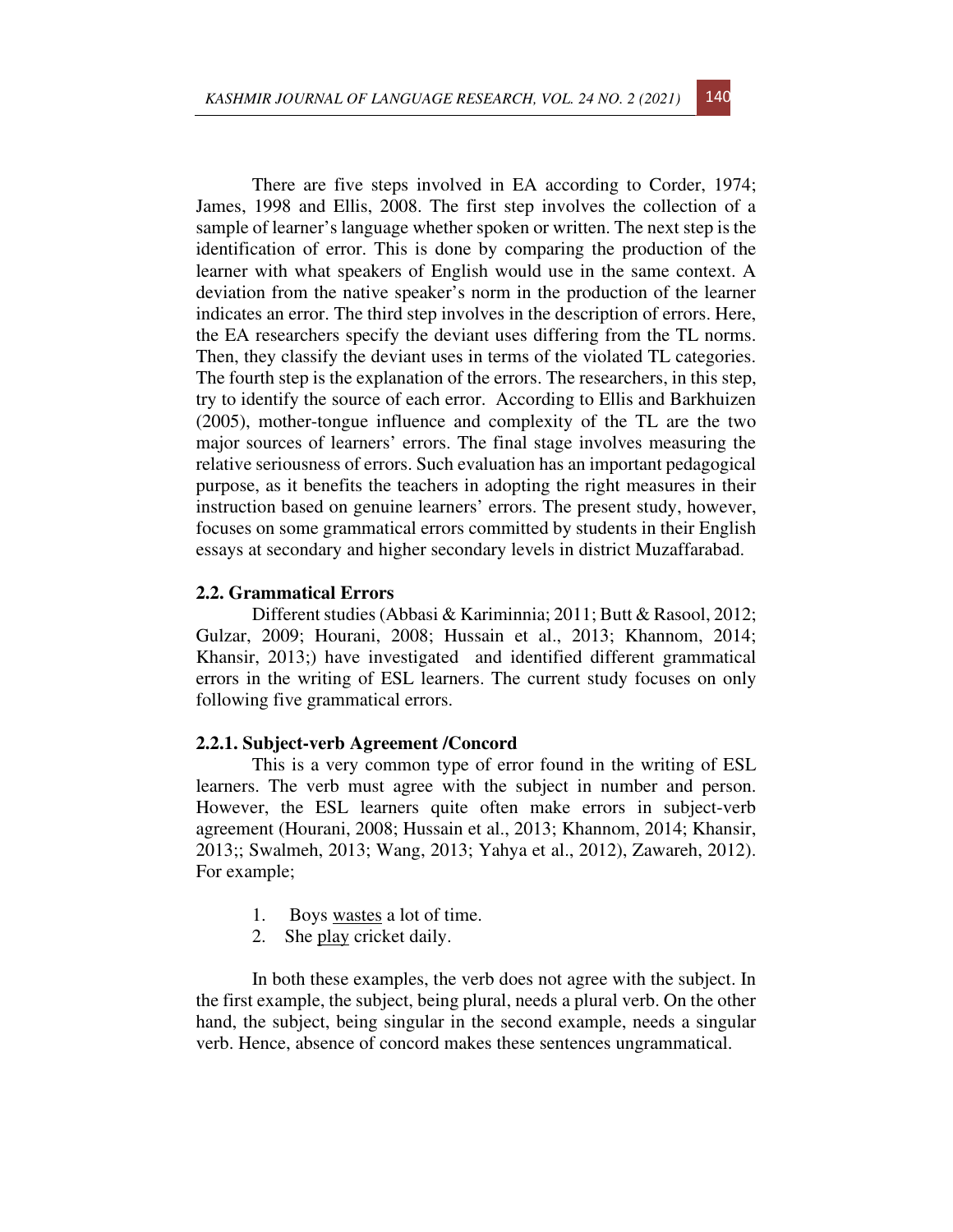#### **2.2.2. Word-order**

Words are arranged in a proper sequence to form clauses and sentences. A noun phrase (NP) plus a verb phrase (VP) makes a clause. English has a strict word order. ESL learners also make errors in word-order too. This is usually the result of L1 interference (Butt & Rasool, 2012; Gulzar, 2009; Hourani; 2008; Khansir, 2013; Murad & Khalil, 2015; Sarfaraz, 2011; Yahya et al., 2012). For example;

- 3. She school goes.
- 4. They door opened.

Both these sentences are incorrect, as the words have not been ordered correctly.

### **2.2.3. Tense/ Aspect**

The concept of tense is very problematic for ESL learners. In its traditional concept, tense refers to time of an action or an event (Thomsan & Martinent, 1986; Swan, 2005). However, the modern grammarian consider tense as the inflection on the verb phrase. It is marked on the main verb when the verb phrase contains only a main verb. However, it is marked on the auxiliary verb when the verb phrase has an auxiliary plus verb (Biber, Cornard &Leech, 2010). This tense system varies across languages. Aspect, on the other hand, refers to progressiveness or completeness of an action. ESL learners quite often make errors in using the tense and aspect correctly (Hourani; 2008; Khansir, 2013; Swalmeh, 2013; Yahya et al., 2012). For example;

- 5. He has bought a car last month.
- 6. It rains now.

The first sentence (5) needs past tense as 'last month' refers to a definite time in the past. Similarly, progressive aspect is needed in the second one (6) as it refers to an action happening at the moment of speaking. Such actions are to be expressed using present progressive aspect.

#### **2.2.4. Verbs: Main and Auxiliary**

Verbs are the central element of a clause. They refer to states or actions. They are categorized in three major categories. These categories include main or lexical verbs, primary verbs and auxiliary verbs (Biber, Cornard &Leech, 2010). Lexical verbs always function as main verbs, while primary verbs can function both as main or auxiliary verb. Do, be and have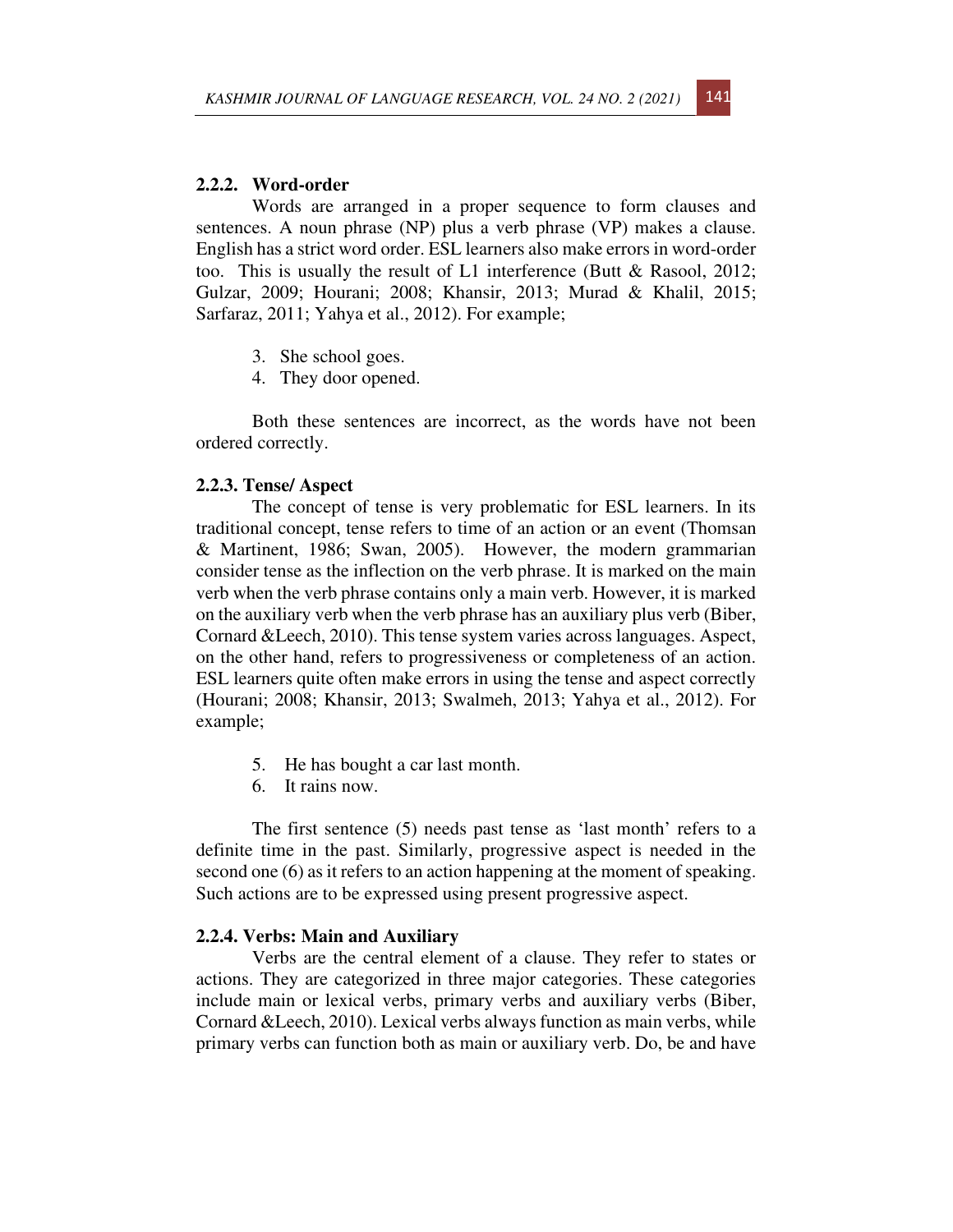are only three primary verbs in English. Auxiliary verbs function as auxiliary or helping verbs and are always used with a main or lexical verb to serve different grammatical functions. ESL learners make errors in using the auxiliary and main verbs also (Hourani, 2008; Murad & Khalil, 2015). They use incorrect form of the main verb or the auxiliary. Moreover, auxiliary inversion is also problematic for them. For example,

- 7 . He has taked tea.
- 8. The criminals were hung yesterday.
- 9. She have opened a new store.

In (7) above, the wrong verb form has been used due to overgeneralization of the rule of past formation. In (8), the choice of the form of the verb is inappropriate as it must be 'hanged' in this context. In (9), the use of auxiliary is incorrect as the pronoun 'she' needs a singular auxiliary 'has' in this context.

## **2.2.5. Infinitives**

An infinitive is '*to*' plus base form of the verb (V1) functioning as a noun, adjective or adverb. Infinitives, like gerunds, look like verbs but they function as a different part of speech. They are categorized into full and bare infinitives. An infinitive with '*to*' is called a full infinitive whilst an infinitive without '*to*' is called a bare infinitive. Yahya et al. (2012) has pointed out errors in the use of infinitives by ESL learners also. They find it difficult to distinguish bare and full infinitives. Hence, they use them incorrectly.

- 10. Let me to write this.
- 11. I want go home.
- 12. He made us to wait for ten minutes.

In (10), the use of full infinitive is incorrect as the verb 'let' needs a bare infinitive. In (11), the use of bare infinitive is inappropriate as the verb 'want' needs a full infinitive after it. Similarly, the use of full infinitive after made has caused ungrammaticality in (12) as the verb 'make' requires a bare infinitive in active voice; however, it can take a full infinitive in passive voice.

### **3. Research Questions:**

This study is an attempt to answer the following questions: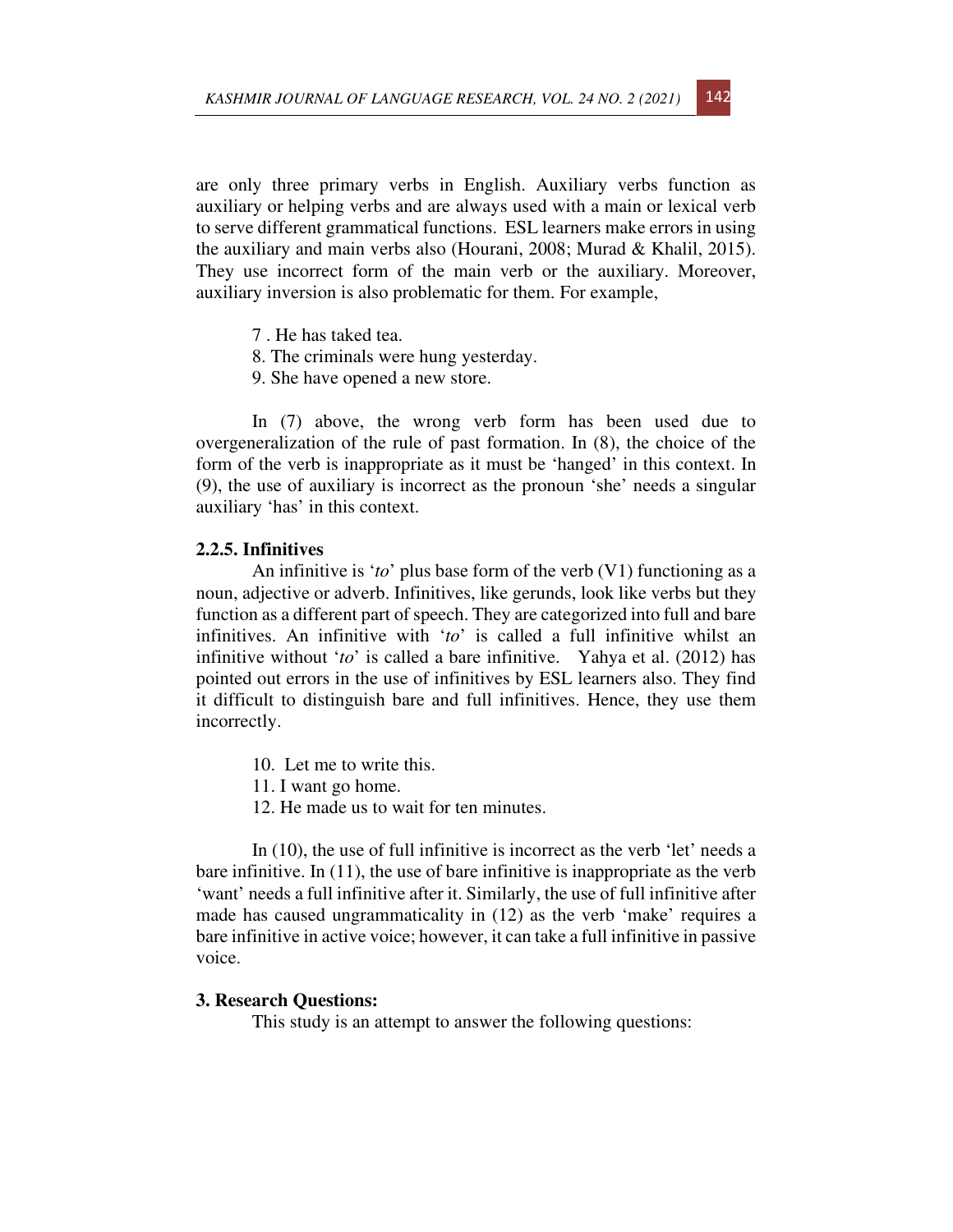- 1. What kind of grammatical errors do the secondary level ESL learners make in their English essays?
- 2. What are the most and least frequent errors committed by these learners?
- 3. How far do the male and female ESL learners of secondary level differ in committing grammatical errors is their essays?

# **3.1. Population**

The population of the present study comprises the students of Secondary level studying in Public Sector institutions of District Muzaffarabad

#### **3.2. Selection of Sample**

Muzaffarabad district is distributed in rural and urban areas. Both these areas have public sector institutions separately for boys and girls. Accordingly, five male and five female public sector secondary level institutions were selected. The selection was made from both rural and urban areas using convenience sampling technique. All  $10<sup>th</sup>$  grade students the selected institutions were asked to write an essay on any one of the four given topics. These students were asked to do so as they have to attempt this particular question in their terminal board examinations. All these students have been studying English as a subject from grade one onwards. Their ages ranged from 13 to 16 years. Most of these students were having Hindko as their first language (L1) though there were a few students who spoke Pahari, Gojri, Kashmiri and Urdu as their first language. All the essays written by the students of these institutions were collected. The researcher selected 20 essays from each institution randomly by using RANDBETWEEN function of Microsoft Excel (MS Excel). Thus a sample of 200 essays was selected for the collection of data to analyze the grammatical errors of ESL learners at secondary level in district Muzaffarabad.

## **3.3. Theoretical Framework**

The data were collected and analysed replicating Gass and Selinker's (2008) Error Analysis Model. This model comprises the following steps:

- 1. Collection of data
- 2. Recognition and Identification of errors
- 3. Classification and categorization of errors
- 4. Quantification of error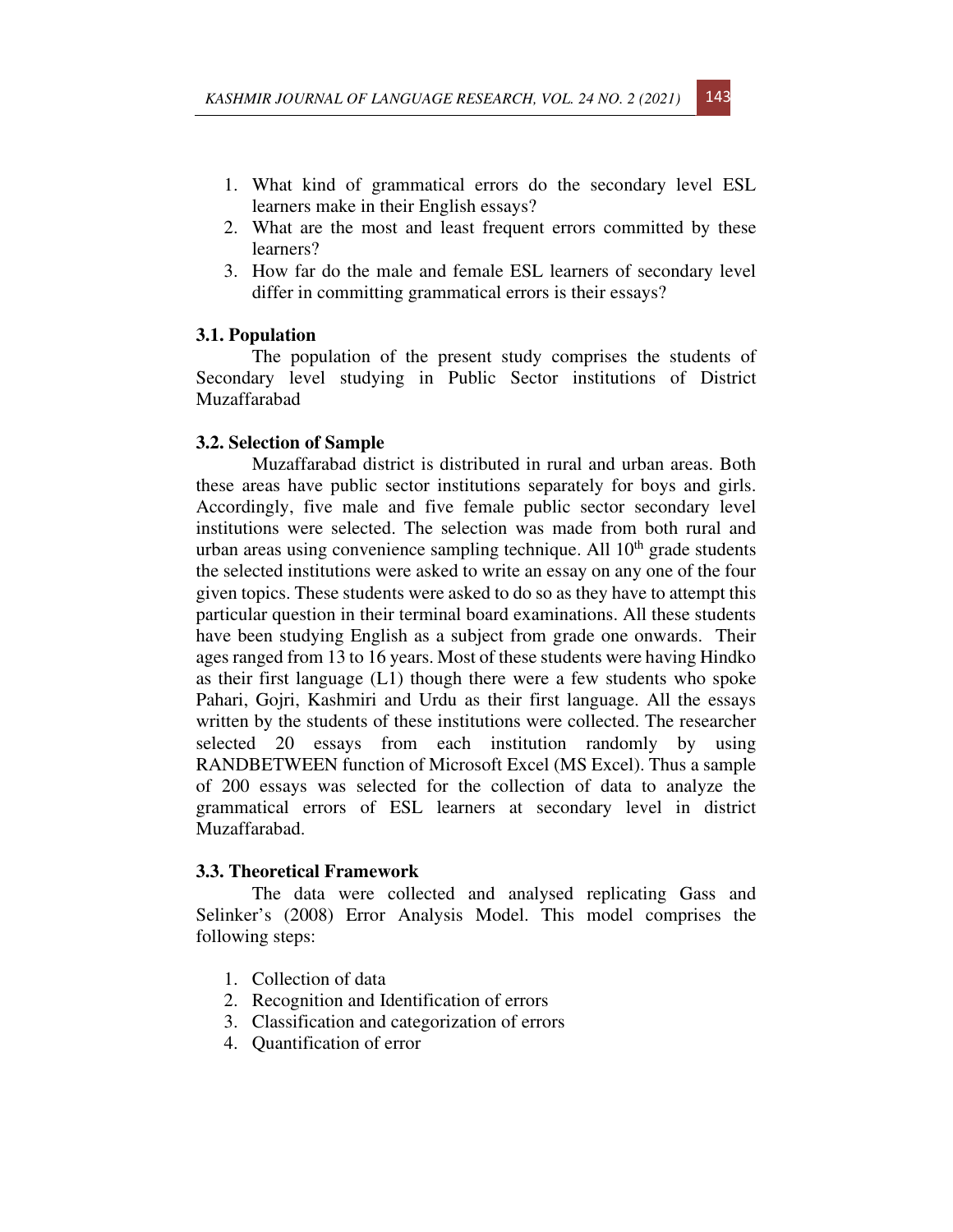- 5. Analysis of the sources of errors
- 6. Remedial measures and suggestions to minimize the errors.

## **3.4. Research Instrument:**

An essay writing test was used to collect the data for the identification of grammatical errors committed by the secondary level ESL learners. For this purpose, the participants were asked to write an essay of 300-400 words on any one of the four given topics. The essays were expository, narrative, descriptive and argumentative in nature as learners are asked to write such type of essays at both secondary and higher secondary levels in their terminal board examinations. The test was conducted with a view to getting the spontaneous samples of students' written language. These samples revealed students' idiosyncratic ways of using English in academic writing.

# **3.4.1 Reliability of the scoring of essay writing test**

The researcher used inter-rater reliability in order to measure the reliability of the test scores. The researcher marked all 200 tests and then selected 10 percent of these marked papers randomly using RANDBETWEEN function of Microsoft Excel. The selected 20 tests, were given to another ELT expert with a teaching experience of more than 15 years at secondary and higher secondary levels. The scores of these tests were compared using a series of Spearman's rho Correlation tests.

| <b>Type of Error</b>  | r    | D     |  |
|-----------------------|------|-------|--|
| Concord               | 0.96 | 0.000 |  |
| Word Order            | 0/93 | 0.000 |  |
| Tense/Aspect          | 0.93 | 0.000 |  |
| Verb                  | 0.96 | 0.000 |  |
| Infinitive            | 0.91 | 0.000 |  |
| <b>Overall Errors</b> | 0.96 | 0.000 |  |

**Table 3.1: Correlation test for inter-rater reliability** 

Results of the correlation tests, depicted in table 3.1, clearly depict that there was a very high agreement between the two raters in the identification of errors. Table 3.1presents the values of strength of agreement (r) between the ratings of the two raters. Five types of errors were pointed out in the essays, that is, errors related to concord, word order, tense/aspect, verb and infinitive. Besides, correlation was also applied on the number of overall errors identified by the two raters. Two important findings can be inferred from table 3.1. First, the value of *r* is above 0.90 in all cases which implies that there is very high agreement between the two raters in the identification of errors (Morgan, Leech, Gloeckner & Barret,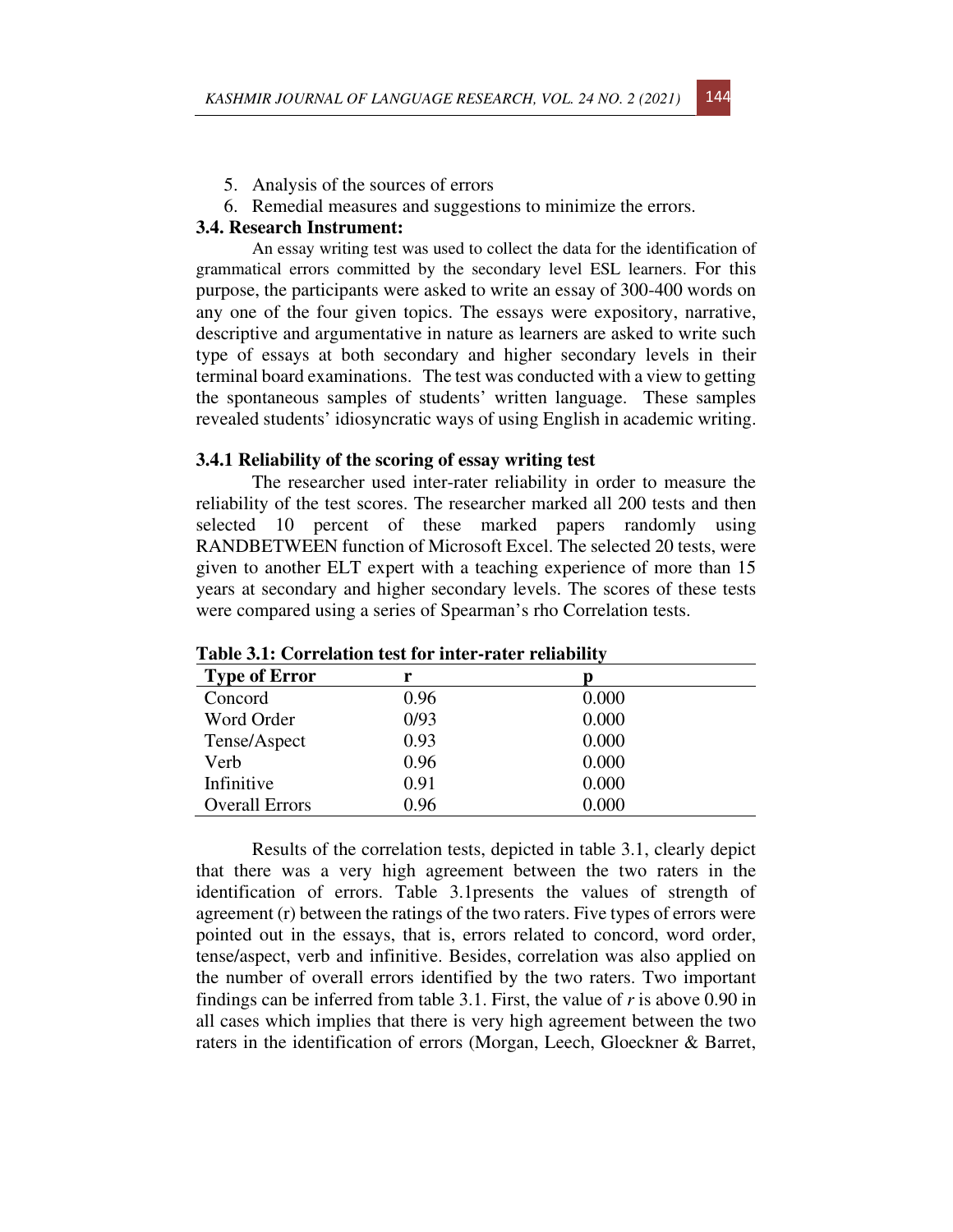

2013). Second, the agreement between the two raters in all cases is statistically significant @ p < 0.000

# **3.5 Procedure**

For the collection of the data, a prior written permission was sought from the director public instructions schools and colleges separately. After seeking this permission form the authorities, the researcher visited the selected institutions personally and verbal permission was also sought from the head of the institutions and the relevant teachers in the light of the written permission granted by DPIs Schools and Colleges. The researcher explicitly stated the purpose of the current study and sought their help and cooperation in its accomplishment. The researcher discussed the topics with the relevant teachers and requested them to make their students write an essay on any one of those topics. The students were provided with the question paper and the answer sheets by the researcher. They were given five minutes for brainstorming prior to writing. They were given forty minutes for actual writing. The students provided the demographic information like age, gender, first language, institution in the space provided in the answer sheets. They were not required to write their names or roll numbers. The researcher collected these essays separately from each institution. The researcher numbered all these collected papers and selected 20 papers from each institution randomly using RANDBETWEEN function of Microsoft Excel. After selecting the sample, the researcher marked the essays and identified the number of each grammatical error in every essay. After identification the errors were classified into five grammatical categories: Concord, Word-order, Tense/Aspect, Verbs and Infinitive. This classification was based upon Abbasi & Kariminnia; 2011; Butt & Rasool, 2012; Gulzar, 2009; Hourani, 2008; Hussain et al., 2013; Khannom, 2014; Khansir, 2013; Murad & Khalil, 2015; Sarfaraz, 2011; Swalmeh, 2013; Wang, 2013; Yahya et al., (2012), Zawareh, 2012,etc.. After ensuring the reliability of the test, the data were quantified and Statistical Package for Social Sciences (SPSS) was used to find the frequencies, mean and standard deviation. A description of these errors was made after quantification. The description involved the comparison of the deviated forms with the actual norms of the target language (TL). Independent t-test was used to find out gender-based variation in committing these grammatical errors

#### **4. Discussion and Findings**

This section presents the data obtained from the ESL learners of Secondary level by administering an essay writing test. The purpose of this test was to identify the grammatical errors committed by these learners in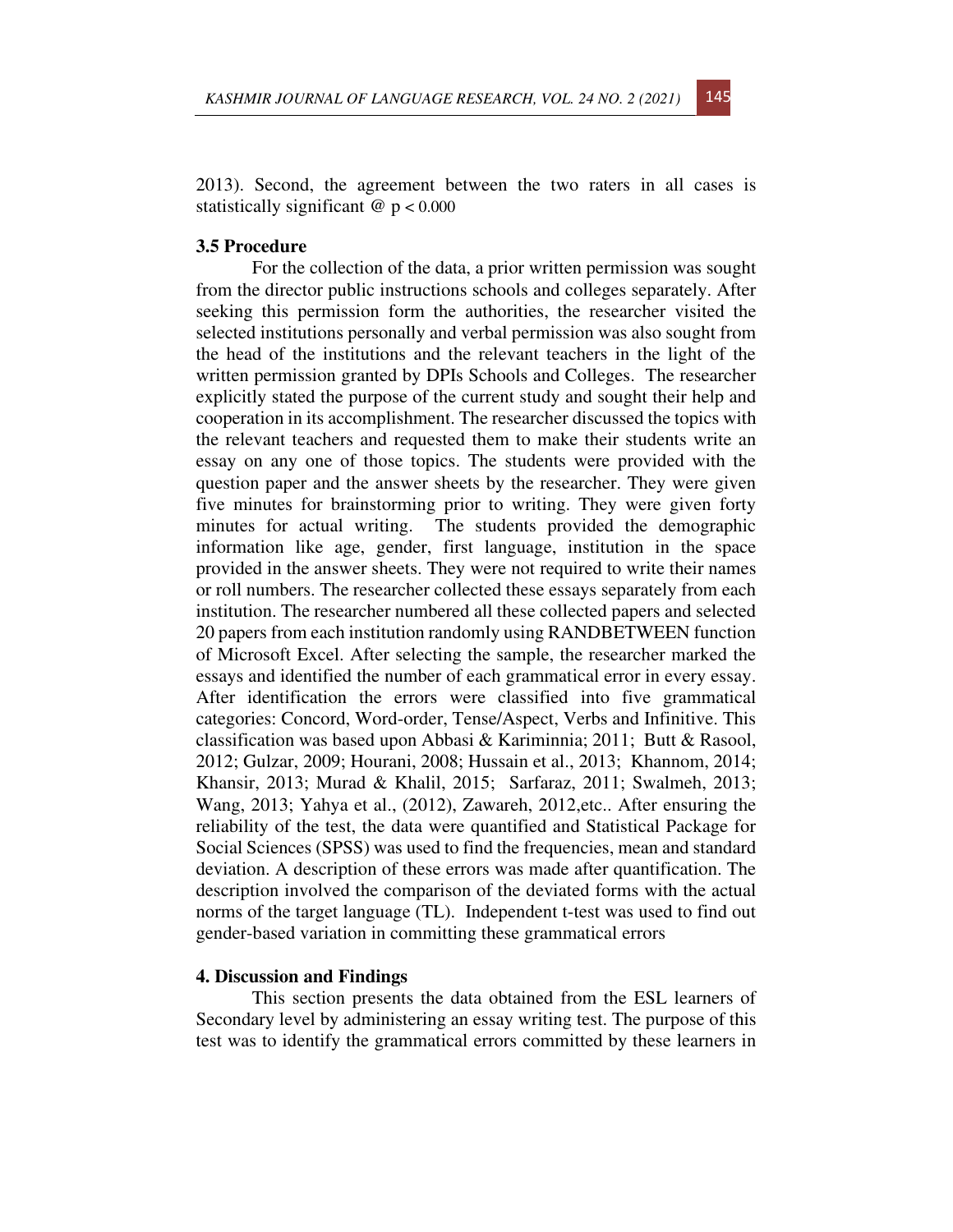essays and to find the frequencies of these errors. However, the present study was confined to the investigation of only five grammatical errors namely; Subject-Verb Concord, Word-order, Tense/Aspect, Verbs and Infinitives.

# **4.1. Error Identification and Categorization**

The grammatical errors found in the essays of the learners were identified and categorized into Subject-Verb Concord, Word-order, Tense/Aspect, Verbs and Infinitives as the focus of the present study was to investigate these errors in English essays of ESL learners. The errors were then tabulated and quantified to find out frequencies for the interpretation and discussion.

#### **4.2. Frequencies of Errors at Secondary level**

ESL learners of secondary level commit different grammatical errors in their writings. The subjects of the current study have also committed certain grammatical errors in their essays. Table 4.1 present frequencies of these errors.

| <b>Type of Error</b> | N          | Min      | <b>Max</b>     | Mean | SD   |
|----------------------|------------|----------|----------------|------|------|
| Verbs                | <b>200</b> | $\theta$ | 10             | 2.67 | 2.30 |
| Tense/Aspect         | <b>200</b> | $\theta$ | 17             | 1.93 | 2.64 |
| Word Order           | <b>200</b> | $\theta$ | 17             | 1.78 | 2.30 |
| Concord              | <b>200</b> | $\theta$ | 10             | 1.37 | 1.66 |
| Infinitive           | 200        | $\theta$ | $\overline{4}$ | .22  | .57  |

**Table 4.1: Frequencies of Errors at Secondary level**

'N' indicates number of essays/number of students as very student has written one essay.

## **4.2.1. Errors in the use of verbs**

As indicated by the figure 4.1, errors in the use of verbs are the most frequent type of errors committed by ESL learners at secondary level. The verb being the most important element of a clause shows an action or state. The learners have made errors not only in the use of lexical or main verbs but also in the use of primary verbs and auxiliaries. The verb errors were found with the highest mean value of 2.67which means that on average every essay contains 2.67 verb errors. However, frequency of learners'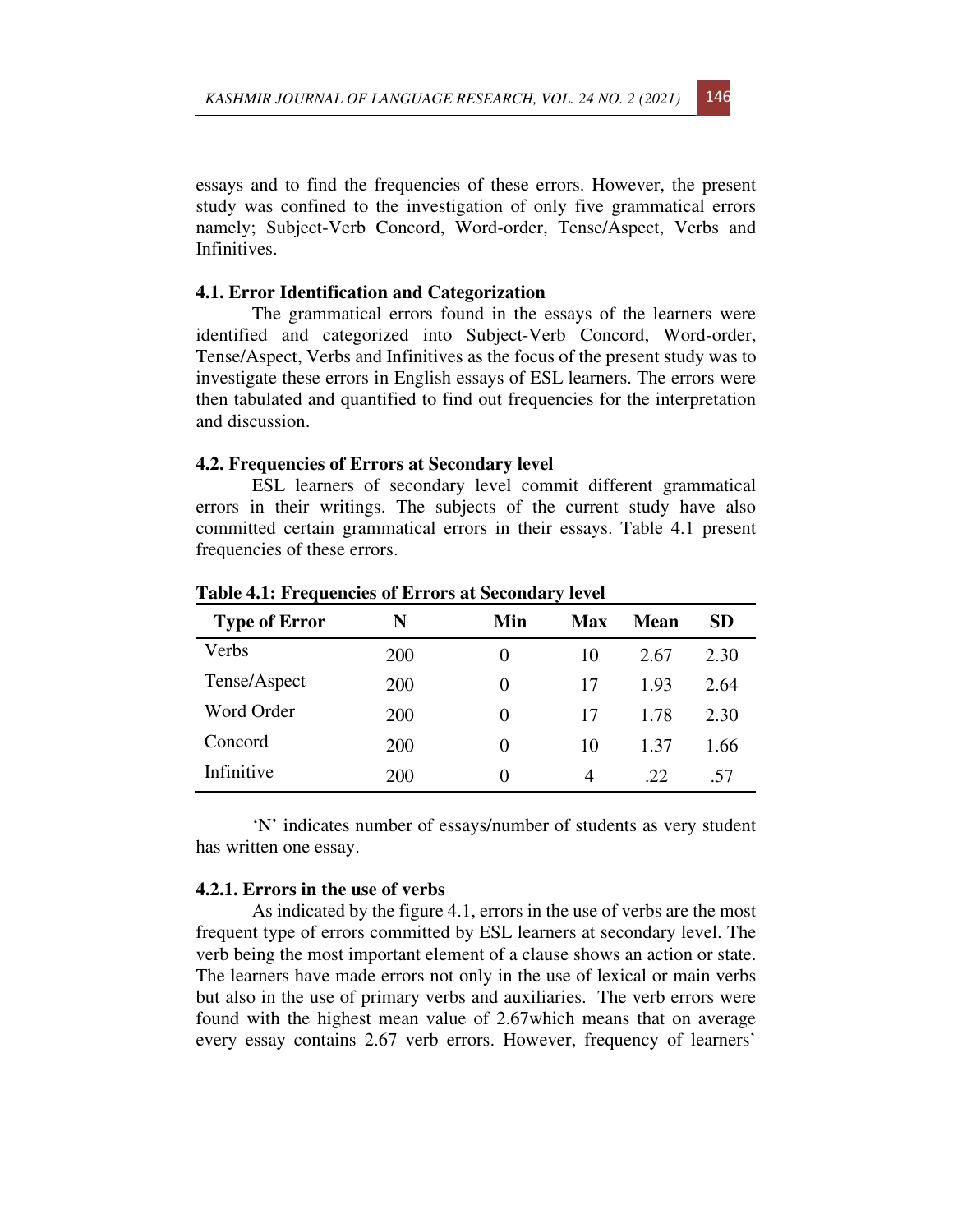errors is heterogeneous as depicted by the standard deviation (SD) in table 4.1. The high SD value implies that some students have made a smaller number of errors while others have made a greater number of errors. It is also depicted by the Minimum (Min) and Maximum (Max) values in table 4.1. This finding confirms the findings of other studies (Hourani, 2008; Murad & Khalil, 2015) which claim that ESL learners quite frequently commit verb errors in their writings. Following are some of the most recurrent instances found in the essays of the learners:

- 13. After recited the verses of the Holy Quran, we left for Murree.
- 14. The hills were looked beautiful.
- 15. The site will gave new look to Balakot.
- 16. We goed there in time.

In (13), the student has used the wrong verb form. He has used past participle form instead of present participle. Such errors are termed as substitution errors by the linguists (Oller, 1978) as these errors involve the replacement of an item with another one. Other linguists (Corder, 1974; Swalmeh, 2013) call such errors as Misselection errors. In the example (14), the learner has inserted the auxiliary 'were' unnecessarily. Such an error is called an 'addition error' as it has involved the addition of a lexical item which was not required at all. As far as the example (15) is concerned, the student has misused the verb form after 'will' which is a modal verb. Modal verbs are followed by bare infinitives but the learner has used the past form of the verb' give' which has resulted into the ungrammaticality of the sentence. The learner in (16), has used the wrong verb form. This error is the result of over generalization as the learner has overgeneralized the past formation rule and added past marker 'ed' to the base form of the verb 'go' (Corder, 1974).

#### **4.2.2. Errors in the use of Infinitives**

The data of the present study revealed that the secondary level learners have committed the least number of errors in using infinitives as the indicated by table 4.1.The mean value for the frequency of infinitive errors is only 0.22 which is an obvious manifestation of the fact that the learners have not encountered difficulties in using the infinitives correctly. The frequency of learners' errors is also homogeneous as shown by the SD value in the table 4.1. The low SD value implies that the learners' frequencies of errors in the use of infinitive are not scattered. This is also evident from the Min and Max values for infinitive errors in table 4.1.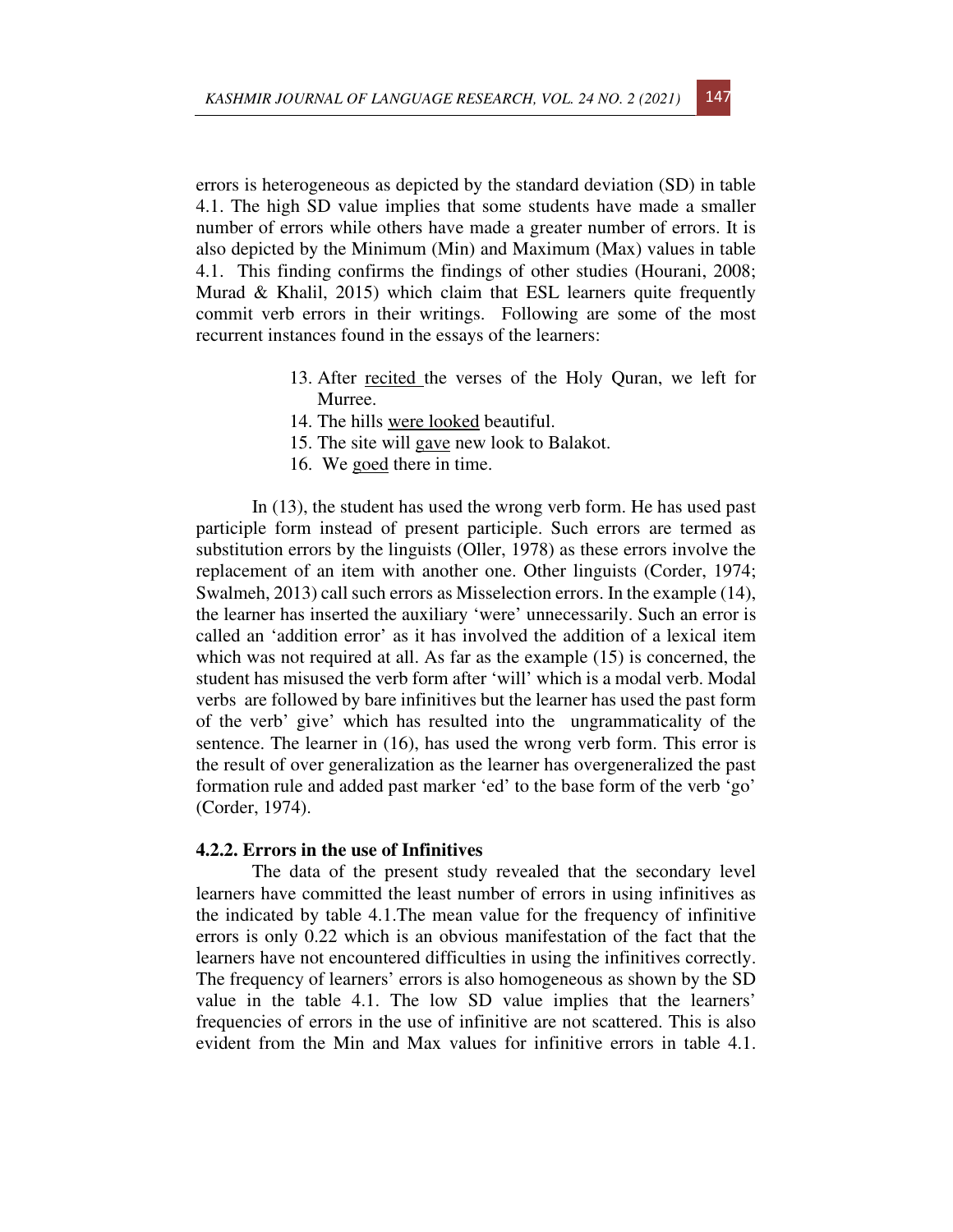However, this might be the case because of the rare use of infinitives by the learners. Some other studies ((Abbasi & Karimnia, 2011; Yahya et al., 2012 ) support this finding of the present study related to the minimum number of errors in learners' compositions. Following are some examples of the incorrect use of infinitives found in the essays of the learners:

- 17. A friend of mine suggested me to visited Naran.
- 18. They let us to see that part of the building.
- 19. I was trying buy a phone.
- 20. He cannot reaches there.

All of these instances from students' compositions show the errors in the use of infinitives. In (17) above, the learner has used past form of the verb after 'to' to make an infinitive. However, in (18), the learner has used full infinitive after the verb '*let*' which takes a bare infinitive. In the similar way, a bare infinitive has been used instead of a full infinitive after the verb '*try*' in (19). These errors depict learners' inadequate knowledge about the use of infinitives. In (20), the learner has used third person singular form after the modal *'can'*. The modals are always followed by the bare infinitive. Learners' lack of knowledge about infinitive has caused them commit these errors.

The frequencies of learners' errors at secondary level is also depicted in the following figure.



**Figure 4.1: Frequencies of Errors at Secondary level**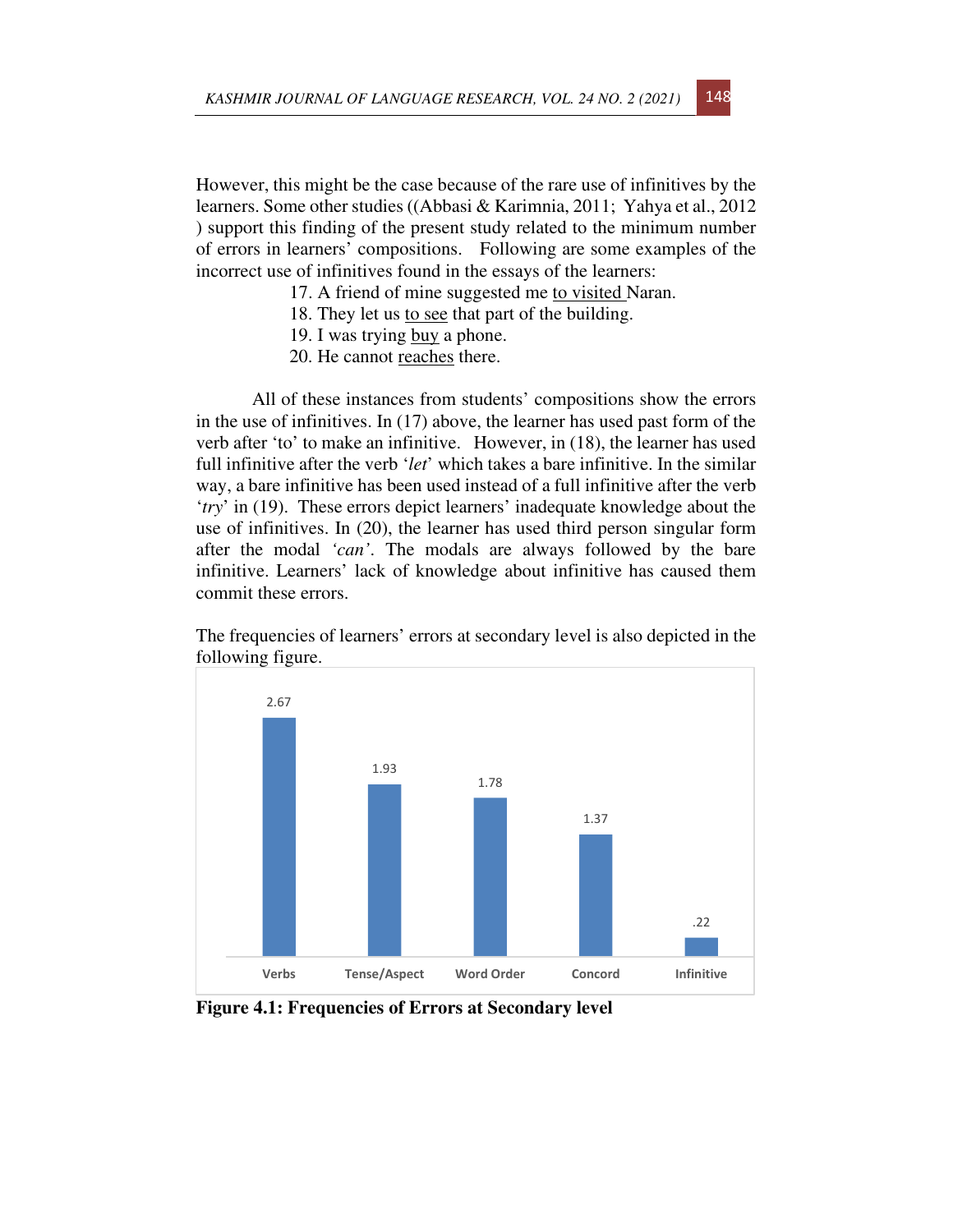The figure 4.1 clearly manifests that verb errors are the most frequently committed errors followed by tense/aspect, word order and concord errors respectively. The errors in the use of infinitive are the least frequent errors committed by ESL learners at secondary level in public sector institutions of district Muzaffarabad AJK.

# **4.3. Gender-based Variation in Grammatical errors at Secondary level**

One of the objectives of the present study was to find out whether male and female learners commit the same errors or not. Thus, the current section discusses the gender-based variation in committing errors at secondary level. It highlights whether there exists any difference in the frequencies of errors committed by male and female ESL learners in English essays. Table 4.3 compares errors committed by male and female students at secondary level.

|                                | Female   |                       |          |                   | <b>Male</b>    |          |                       |          |                   |         |
|--------------------------------|----------|-----------------------|----------|-------------------|----------------|----------|-----------------------|----------|-------------------|---------|
| <b>Type of</b><br><b>Error</b> | Mea<br>n | <b>SD</b>             | Mi<br>n  | Ma<br>$\mathbf X$ | N              | Mea<br>n | <b>SD</b>             | Mi<br>n  | Ma<br>$\mathbf X$ | N       |
| Concord                        | 1.74     | 1.9<br>$\mathfrak{D}$ | $\theta$ | 10                | 10<br>$\theta$ | 0.99     | 1.2<br>6              | $\theta$ |                   | 10<br>0 |
| Word Order                     | 1.19     | 1.7                   | $\theta$ | 6                 | 10<br>$\Omega$ | 2.36     | 2.6                   | $\theta$ | 17                | 10<br>0 |
| Tense/Aspec                    | 1.62     | 2.4<br>$\Omega$       | $\theta$ | 13                | 10<br>$\theta$ | 2.23     | 2.8<br>4              | $\theta$ | 17                | 10<br>0 |
| Verbs                          | 2.20     | 2.1                   | $\theta$ | 9                 | 10<br>$\theta$ | 3.14     | 2.3<br>$\mathbf Q$    | $\theta$ | 10                | 10<br>0 |
| Infinitive                     | .22      | 0.6<br>3              | $\Omega$ | $\overline{4}$    | 10             | .21      | 0.5<br>$\mathfrak{D}$ | $\theta$ | $\overline{2}$    | 10      |

**Table 4.2: Gender-based variation in errors at secondary level** 

Male and female learners of secondary level commit different errors in their English writings. Females have committed relatively smaller number of errors overall. Though the errors in the use of verbs are the most dominant errors committed by both male and female learners, the frequency of overall errors by males is greater than that of females. The mean of the frequencies in verb related errors for males and females is 3.14 and 2.20 respectively which evidently indicates that males have committed more verb-errors as compared with females. Interestingly, there is not any considerable difference between the minimum and maximum number of verb errors in one essay by both male and female learners as shown by the standard deviation (SD), Min and Max values for verb errors in table 4.2.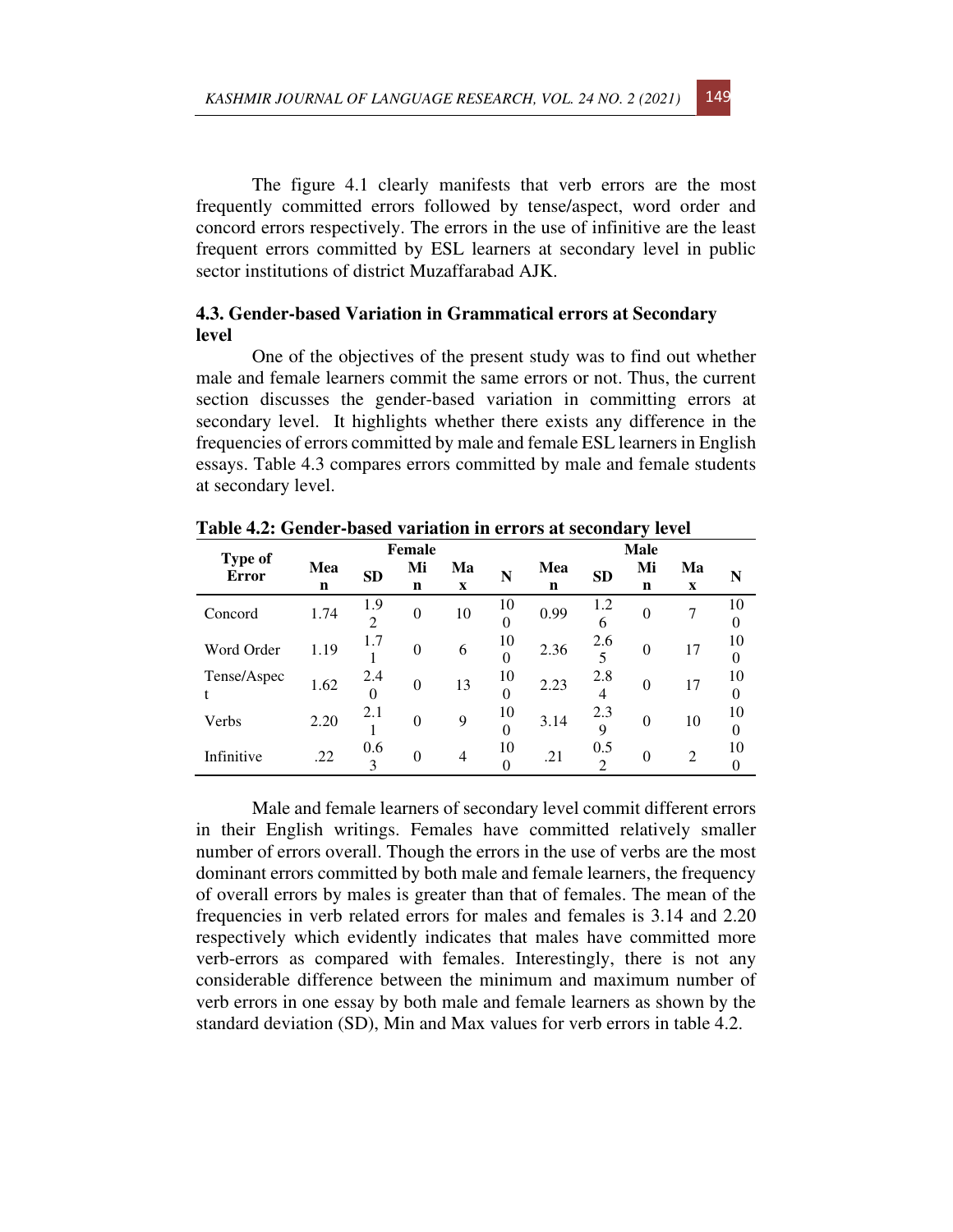Both males and females have committed the lowest number of errors in infinitives with a mean value of 0.22 and 0.21 respectively. This shows that the use of infinitives is not so problematic for both genders. This seems to be the case resulting from the rare use of infinitives in their compositions. For males, the second most dominant errors were in the use of word order with a mean of 2.36. On the other hand, the second most dominant errors for females were concord errors. The mean of frequencies of their errors is 1.74. As far as tense/aspect errors are concerned, males committed these with a mean of 2.23 and females with 1.62. The males committed concord errors with a mean of 0.99 and females committed word-order errors with a mean of 1.19.

The following table shows the results of independent t-test that was run to determine statistically whether there is any significant difference between male and female ESL learners of secondary level in committing grammatical errors in their English essays.

|              |                         | t-test for Equality of Means |     |                   |  |
|--------------|-------------------------|------------------------------|-----|-------------------|--|
|              |                         |                              | df  | $Sig. (2-tailed)$ |  |
| Concord      | Equal variances assumed | $-3.27$                      | 198 | .00               |  |
| Word Order   | Equal variances assumed | 3.71                         | 198 | .00               |  |
| Tense/Aspect | Equal variances assumed | 1.64                         | 198 | .10               |  |
| Verb         | Equal variances assumed | 2.95                         | 198 | .00               |  |
| Infinitive   | Equal variances assumed | $-.12$                       | 198 | .90               |  |

**Table 4.3: Independent t-test for comparison of errors committed by male and female learners at secondary level** 

As indicated by table 4.3, there is a significant difference between male and female ESL learners in concord, word order and verb errors. The significance value for these errors is 0.00 which is an evident manifestation of the fact that males and females differ significantly in there errors. They make different number of concord, word order and verb errors while writing essays in English. No statistically significant difference was found between male and female learners in tense/ aspect and infinitive errors as the significance value for these errors is 0.1 and 0.90 respectively. Hence, it can be summed up that both males and females differ significantly in concord, word-order and verb errors; however, they do not have significant differences statistically in tense/aspect and infinitive errors.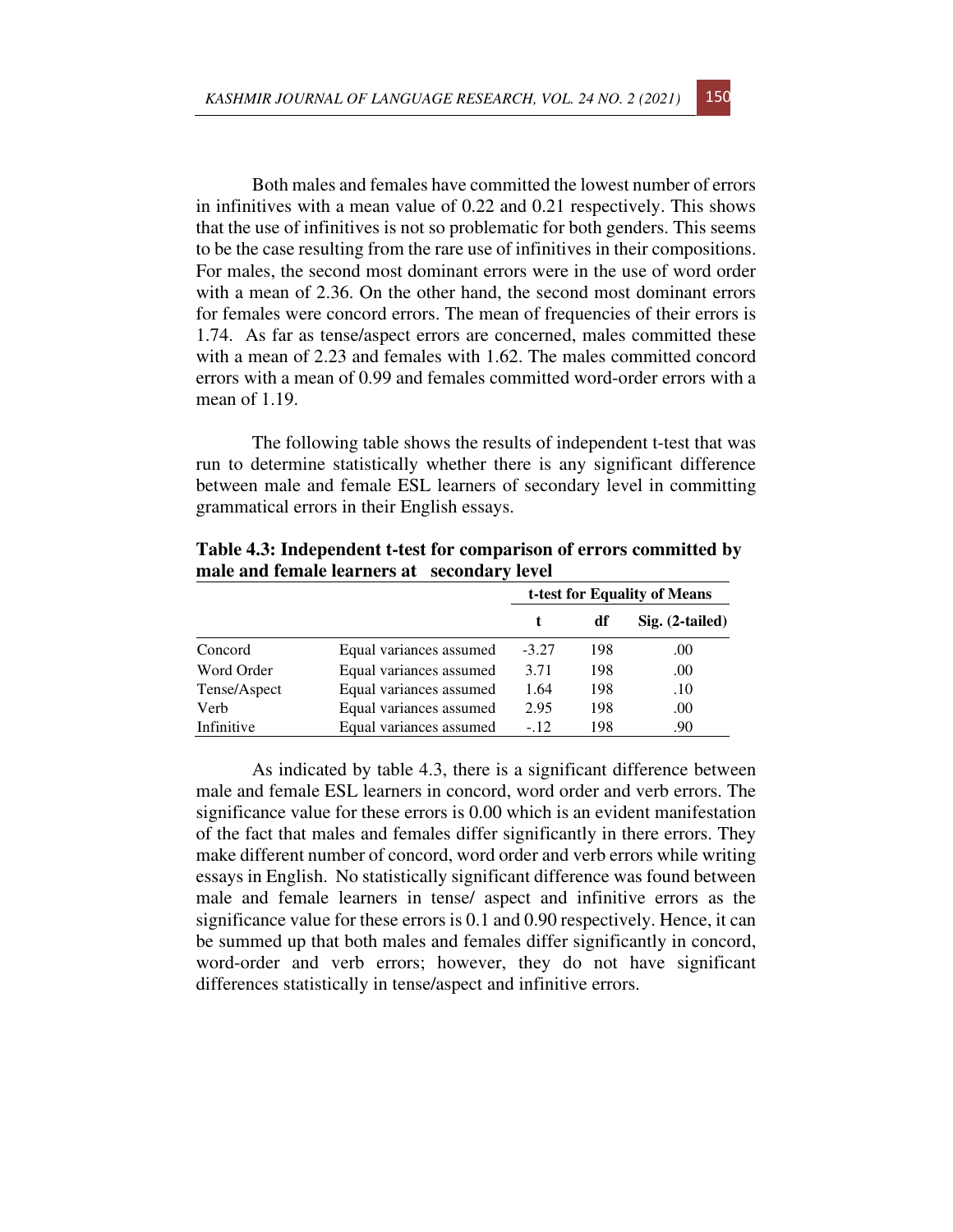### **5. Conclusion**

Based upon the discussion above, it can be concluded that secondary level ESL learners in district Muzaffarabad AJK commit grammatical errors in their essay writing. They commit concord, word order, tense/aspect, verb and infinitive errors quite often. The verb errors are the most frequently committed errors while the errors in the use of infinitives are the least frequent ones. The verb errors contain substitution, overgeneralization and addition errors. Overall, males have committed more errors as compared to females except concord errors where females have committed relatively greater number of errors. The independent t-test revealed that male and female learners differ significantly in concord, verb and word order errors as indicated by the significance value which is 0.00 for all these errors; however, statistically, no significant difference was found in tense/aspect and infinitive errors between male and female learners.

## **References**

- Abbasi, M., &Karimnia, A. (2011). An analysis of grammatical errors among Iranian translation students: Insights from interlanguage theory. *European Journal of Social Sciences*, *25*(4), 525-536.
- Bilal, H. A., Tariq, A. R., Hayat, S., Ali, K., & Ahmed, M. (2013). Eradication of mistakes committed by the students of higher secondary school level in English Grammar. *European Journal of Humanities and Social Sciences*, *23*(1), 1211-1218.
- Brown, H. D. (2000). *Principles of language learning and teaching*. Cambridge: CUP.
- Bukhari, M. A., &Hussain, S. (2011). Error analysis: learning articles and prepositions among secondary school students in Pakistan. *Interdisciplinary Journal of Contemporary Research in Business*, 2(12), 385-392.
- Butt, M. I., &Rasool, S. (2012). Error Analysis of the Writing of Pakistani College Students: From causes to types to rectification. *Kashmir Journal of Language Research*, *15*(1), 1-22.
- Corder, S. P. (1967).The significance of learners' errors. *International Review of Applied Linguistics, 5*(4), 161-169.
- Corder, S. P. (1971).Idiosyncratic dialects and error analysis. *IRAL-International Review of Applied Linguistics in Language Teaching*, *9*(2), 147-160.
- Corder, S. P. (1974). Error Analysis. In J. P. B. Allen & S. P. Corder (Eds.), The Edinburgh course in Applied Linguistics. London Oxford University Press.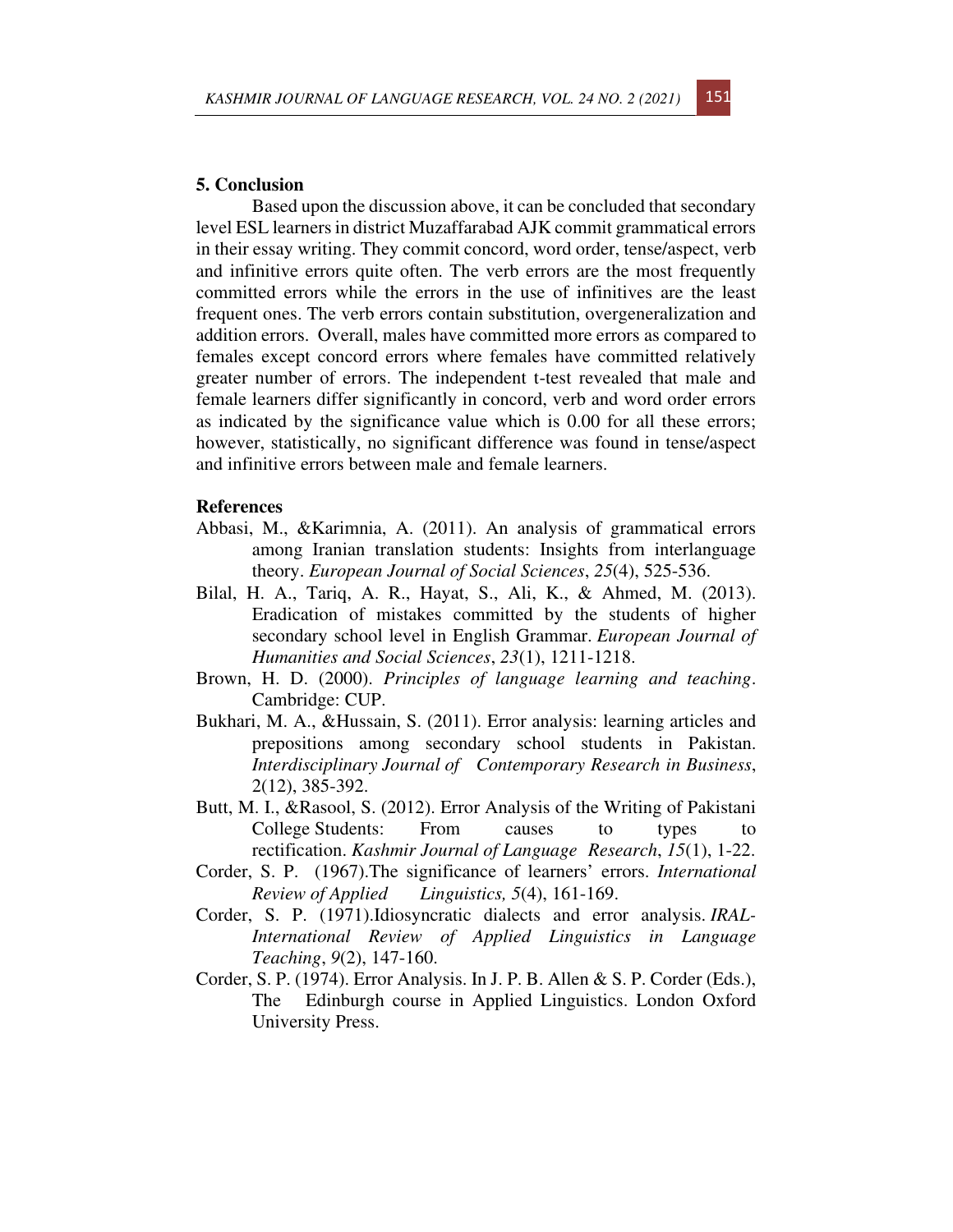- Ellis, R. (2008). *The study of second language acquisition*. Cambridge: Cambridge University Press.
- Ellis, R., & Barkhuizen, G. (2005).*Analysing learner language*. Cambridge: Cambridge University Press.
- Fayyaz, N. (2017). *The analysis of tense related errors in the academic writings of 16-year English students of university of Azad Jammu and Kashmir. (*Unpublished M.Phil.
- thesis*).* UAJK, Muzaffarabad
- Gillani, S.B. (2017). *An analysis of errors committed in narration by EFL learners at graduation level in Muzaffarabad (*Unpublished M.Phil thesis*).* UAJK, Muzaffarabad
- Gulzar, M. A. (2009). Error analysis system in the writings of students at Intermediate level: A Pakistani context. *Pakistan Journal of Education*, *26*(2), 54-72.
- Hussain, Z., Hanif, M., Asif, S. I., &Rehman, A. U. (2013).An error analysis of L2 writing at higher secondary level in Multan.*Interdisciplinary Journal of Contemporary Research in Business*, *4* (11), 828- 844.
- Hourani, T. M. Y. (2008). *An analysis of the common grammatical errors in the English writing made by 3rd secondary male students in the Eastern Coast of the UA*E (Unpublished Master's Thesis). British University, Dubai
- James, C. (1998). *Errors in language learning and use*. London: Longman.
- Khanom, H. (2014). Error analysis in the writing tasks of higher secondary level students of Bangladesh. *GSTF Journal on Education (JEd)*, *2*(1), 39-45.
- Khansir, A. A. (2013). Error analysis and second language writing. *Theory and Practice in language Studies*, *3*(2), 363-370.
- Morgan, G.A., Leech, N.L., Gloeckner, G.W.,Barret, K.C. (2013). Measurement and descriptive statistics (chapter 3). *IBM SPSS for Introductory Statistics: Use and interpretation* (2013):*37-53*
- Murad, T. M., & Khalil, M. H. (2015).Analysis of errors in English writings committed by Arab first-year college students of EFL in Israel. *Journal of Language Teaching and Research*, *6*(3), 475-481.
- Norrish, J. (1983). *Language learners and their errors*. London: The Macmillan Press Phoocharoensil, S. (2014). Errors on the relative marker where: evidence from an EFLlearner corpus. *3L; Language, Linguistics and Literature, The Southeast Asian Journal of English Language Studies, 20*(1), 1-20.